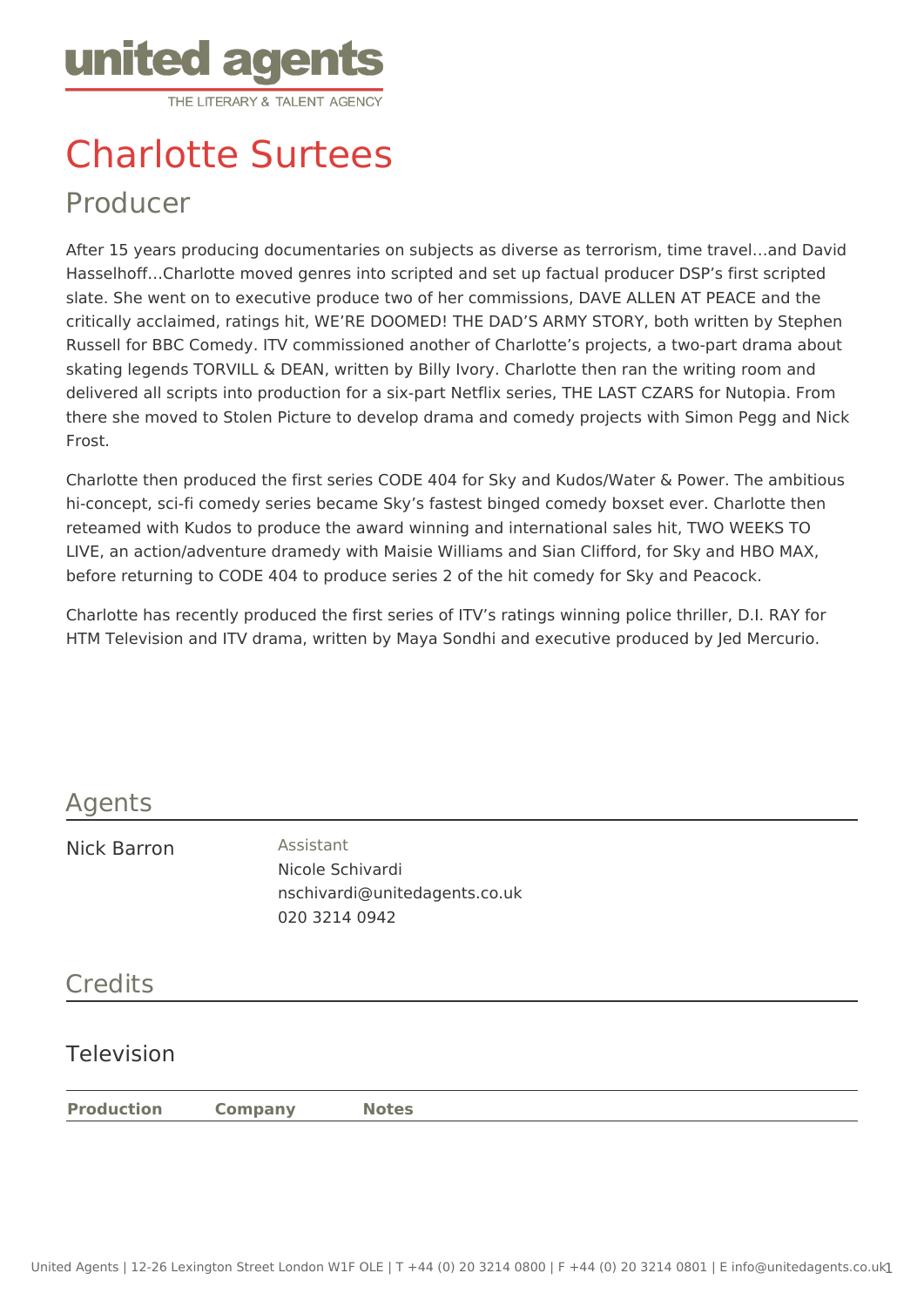| <b>D.I. RAY</b><br>2021 - 2022                                                  | HTM for ITV                                             | Producer - 4 x 60' drama, season 1, written by Maya Sondhi,<br>directed by Audrey Cooke and Alex Pillai, executive produced<br>by Madonna Baptiste, Jed Mercurio & Maya Sondhi. Starring<br>Parminder Nagra as D.I. RAY, a police officer who takes on a<br>case that forces her to confront her lifelong personal conflict<br>between her British identity and her South Asian heritage.       |
|---------------------------------------------------------------------------------|---------------------------------------------------------|-------------------------------------------------------------------------------------------------------------------------------------------------------------------------------------------------------------------------------------------------------------------------------------------------------------------------------------------------------------------------------------------------|
| <b>CODE 404</b><br>2020 - 2021                                                  | Kudos / Water &<br>Power for Sky<br>One & Peacock       | Producer - 6 x 30' season 2. Directed by Al Campbell, starring<br>Daniel Mays and Stephen Graham.                                                                                                                                                                                                                                                                                               |
| <b>TWO WEEKS</b><br><b>TO LIVE</b><br>2019 - 2020                               | Kudos for Sky<br>One & HBO MAX                          | Producer - 6 x 30' comedy series about a misfit on the run<br>from a murderous gangster, the policeand her Mum -<br>written by Gaby Hull, Phoebe Éclair-Powell and Lucy<br>Montgomery, directed by Al Campbell and starring Maisie<br>Williams.<br>Winner: Best Comedy, Venice TV Awards 2021                                                                                                   |
| <b>CODE 404</b><br>2019                                                         | Kudos / Water &<br>Power for Sky<br><b>One</b>          | Producer - 6 x 30' police comedy series set in the near<br>future - written by Daniel Peak, directed by Al Campbell,<br>starring Daniel Mays and Stephen Graham.                                                                                                                                                                                                                                |
| <b>TORVILL &amp;</b><br><b>DEAN</b><br>2018                                     | <b>Darlow Smithson</b><br>Productions for<br><b>ITV</b> | Development Executive - 2x90' episodes drama written by<br>Billy Ivory. The moving true story of how two kids from<br>Nottingham became the world's most famous ice-dancers at<br>the Winter Olympics 1984.                                                                                                                                                                                     |
| <b>THE LAST</b><br><b>CZARS</b><br>2018 - 2019                                  | Nutopia for<br><b>NETFLIX</b>                           | Development Executive - 6x60' series written by Sasha Hails,<br>Dana Fainaru & Christopher Bell<br>Overseeing the writing room, script editing and delivery of six<br>ambitious, historically-based scripts.                                                                                                                                                                                    |
| <b>DAVE ALLEN</b><br><b>AT PEACE</b><br>2018                                    | DSP for BBC2 &<br><b>RTE</b>                            | Executive Producer - 1x60' comedy drama written by<br>Stephen Russell, directed by Andy de Emmony. Inspired by<br>the true story of how the controversial Irish comedian's<br>career was shaped by the tragic loss of his father, his<br>brotherand his finger.                                                                                                                                 |
| <b>WE'RE</b><br><b>DOOMED: THE</b><br><b>DAD'S ARMY</b><br><b>STORY</b><br>2015 | DSP for BBC2                                            | Executive Producer - 1x60 'comedy drama written by<br>Stephen Russell, directed by Stephen Bendelack.<br>The true story of how Jimmy Perry and David Croft overcame<br>BBC resistance, focus groups and Arthur Lowe's constipation<br>to get the legendary sitcom onto air. The show received<br>universally wonderful reviews and became the highest rating<br>single drama on BBC2 that year. |

#### Factual Entertainment

| <b>Production</b> | <b>Company</b> | Notes |
|-------------------|----------------|-------|
|                   |                |       |